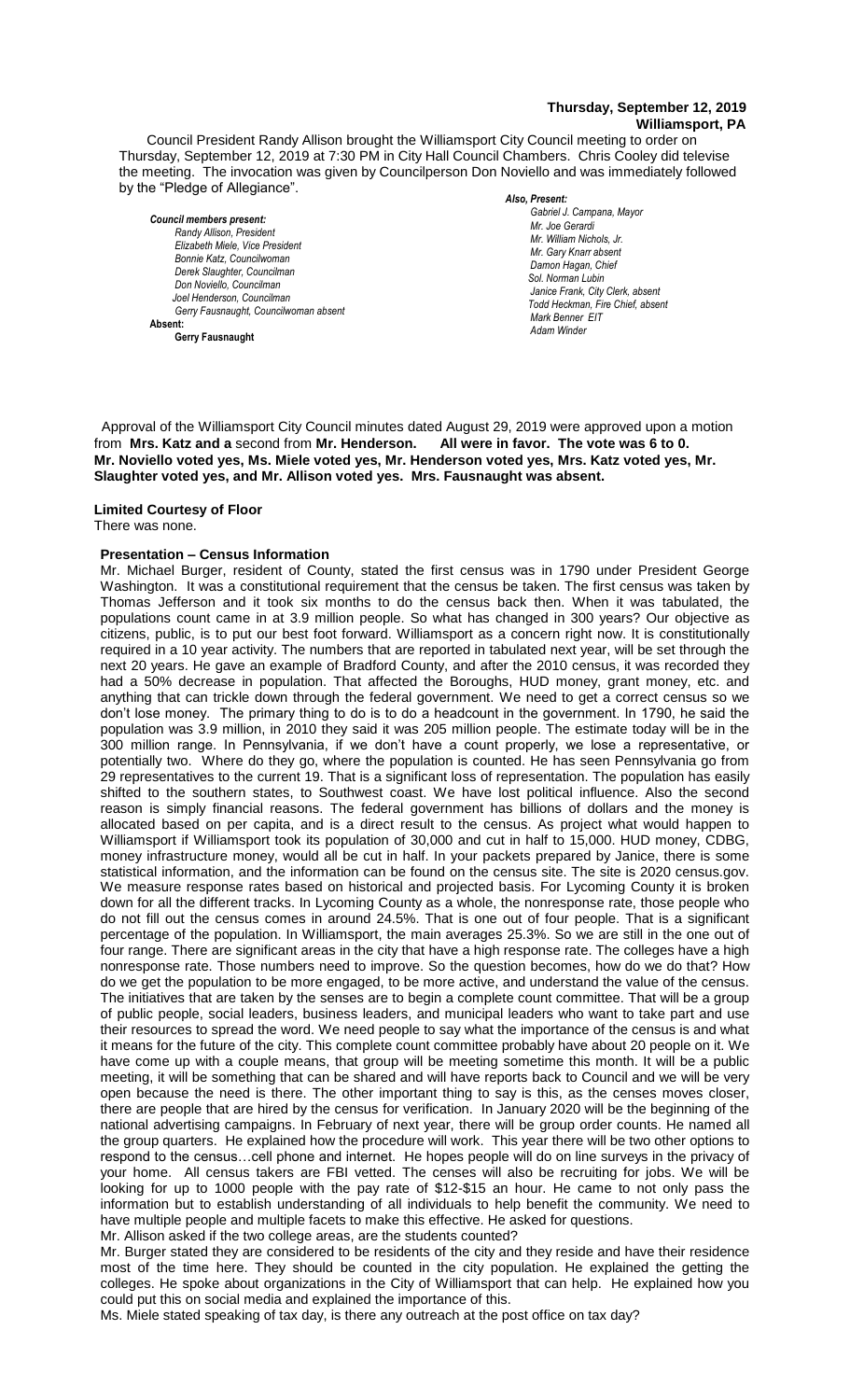Mr. Burger stated he did not know, but April 1 is censes day. They will have census forms in the post office.

Ms. Miele asked if there are talking points to the colleges?

Mr. Burger answered right now, no…. But he feels there is a need to do that.

Mr. Nichols stated thank you for your presentation and I can't stress how important the census is, they are all important, but what has been happening to our population needs more time. We need to be proactive to certain groups and other facilities that have a lot of residents. We are an urbanized area and that's defined by having a population of 50,000 or more, and it is based on the census. Our urbanized area consists of the city of Williamsport, Old Lycoming Township, portions of Loyalsock, Duboistown, and So. Williamsport. The last census our population was about 55,000. I have seen that drop every 10 years. Now are getting very close to that 50,000 threshold. What does that mean? Will no longer be an urbanized area, we will no longer be able to receive federal funds directly. Somehow in the last census, is Bloomsburg/Berwick area is able to increase their senses and become an urbanized area and they have benefited greatly. So if we drop below that 50,000 level we lose all the money we get directly from federal government and it goes to every urbanized area. I cannot stress, I don't think we've done a good enough job and working with the censes that are responsible for the count to ensure that colleges are participating and leadership needs to know how important it is. So if we drop below that 50,000, a lot of plans such as community development, transportation we no longer will have access to it. I am very concerned because I don't think we have been doing a good enough job. We are close to that 50,000 and that is the real important landmark. It is critical for city like this to make sure we get the proper census.

Mayor Campana thanked Mr. Burger for reaching out to his office, and as a fellow teacher he appreciates all the hard work. He feels very optimistic about this because it is the first time somebody has approached them in an active manner. This has to be an active engagement. We have to make sure everybody is counted so everybody has to be on the same page. It affects city residents financially and let's get it done. Mr. Allison thanked him for everything. He will be back for the next meeting.

# **Bill#1737-19 Ordinance #6371**

# **Ordinance Creating an Ethics Commission of the City of Williamsport (final reading)**

Mr. Lubin read the ordinance.

Mr. Allison asked for motion and a second.

**Mrs. Katz made the motion and it was seconded by Mr. Henderson.**

Mr. Henderson stated if this is approved today then both Council and the mayor will have 60 days to appoint our appointees to this commission. The first two appointments by Council will only be one year terms. Then the mayor will make his appointments and his first will be a two-year term. Council will also make one more appointment which will be a three-year term. Then after that all the terms will be three years. That just gets us started in that way. So that in the next year there will already be two appointments for the commission a year out from here. As the ordinance states we will have 60 days to make those appointments to the commission and they will not be employed by the city, and they will be residents of the city as well.

Mr. Allison asked if there were other comments or questions.

**The ordinance was approved in final reading with six yes roll call votes. The vote was 6 to 0. Mr. Noviello voted yes, Mr. Henderson voted yes, Mrs. Katz voted yes, Mr. Slaughter voted yes, Ms. Miele voted yes and Mr. Allison voted yes. Mrs. Fausnaught was absent.**

#### **Bill#1738-19**

#### **Ordinance Adopting a 6-Year Capital Projects Budget for the City for fiscal years ending 6/30/20 to 6/30/25 (first reading**)

Mr. Lubin read the ordinance.

Mr. Allison asked for a motion and a second.

#### **Mrs. Katz made the motion and it was seconded by Ms. Miele.**

 Mr. Nichols stated this ordinance is to adopt a proposed six year capital programs for the City of Williamsport. As you noted in the past, this document is an action plan for the city the first two years we try to structure an action plan. This is one of three steps in consideration of the capital project. The second step budget as part of the annual budget on a calendar basis, and the third step is to actually award the project. In the administrative code this is a living document, which is subject to the provisions each year. This also serves as a federal acquirement, transportation requirement in terms of a companion document. In the report are four sections, the first section is the status report that gives you an update on the current projects that need to be completed, the second section is the actual proposed six year program, the next section gives you more detail and potential funding sources and finally the last section provide you with the narrative. Next Monday the planning commission will review the program and provided recommendation to Council, and Council will also will review this again in two weeks, and provide any comments to the Planning Commission. The total proposed is approximately \$7 million, the first two years is about prioritizing. The highlights on section 2 are budget, on page 1 for public services there is about \$1,580,000, and continuation of the brick Street rehabilitation project, streetscape being and treat Street project. There's \$250,000 for work associated with the storm sewer, and we are not sure about the other years. There's \$130,000 budgeted for the Chesapeake Bay reduction plan the partnership with Loyalsock. It is also \$11,500,000 in potential levy improvements and that approves all six years and based on the strategy that's in progress. 800,700 has been budgeted for public service projects primarily funded through liquid fuels. He went over the rest of the projects that are ongoing, Bowman Field and the band shell. He went on to review the codes department, general funding and the support system as well as City Hall renovations. RVT has program money for CNG buses and that will complete the fleet. The state grant and local funding sources are numerous for the E. 3<sup>rd</sup> St. project. All department heads are here to answer any questions. Next month the administration will be prioritizing the projects.

 Ms. Miele stated Finance did review this and we sent this to the full body of Council with a positive recommendation. We got a little bit into discussion of storm water authority and what that looked like in terms of budgeting for next year versus budgeting for long-term. We had a bit a discussion about Memorial Park increments for next year and we believe the total budget now include some Act 13 funds as well. The Public Safety building, just so that no one gets their hopes up, which indicates were seriously interested in the project, not that were likely to move by 2021. Anything of that magnitude is probably a 10-year project when we get the funds around. But if we intend to move on a Public Safety building, it will help us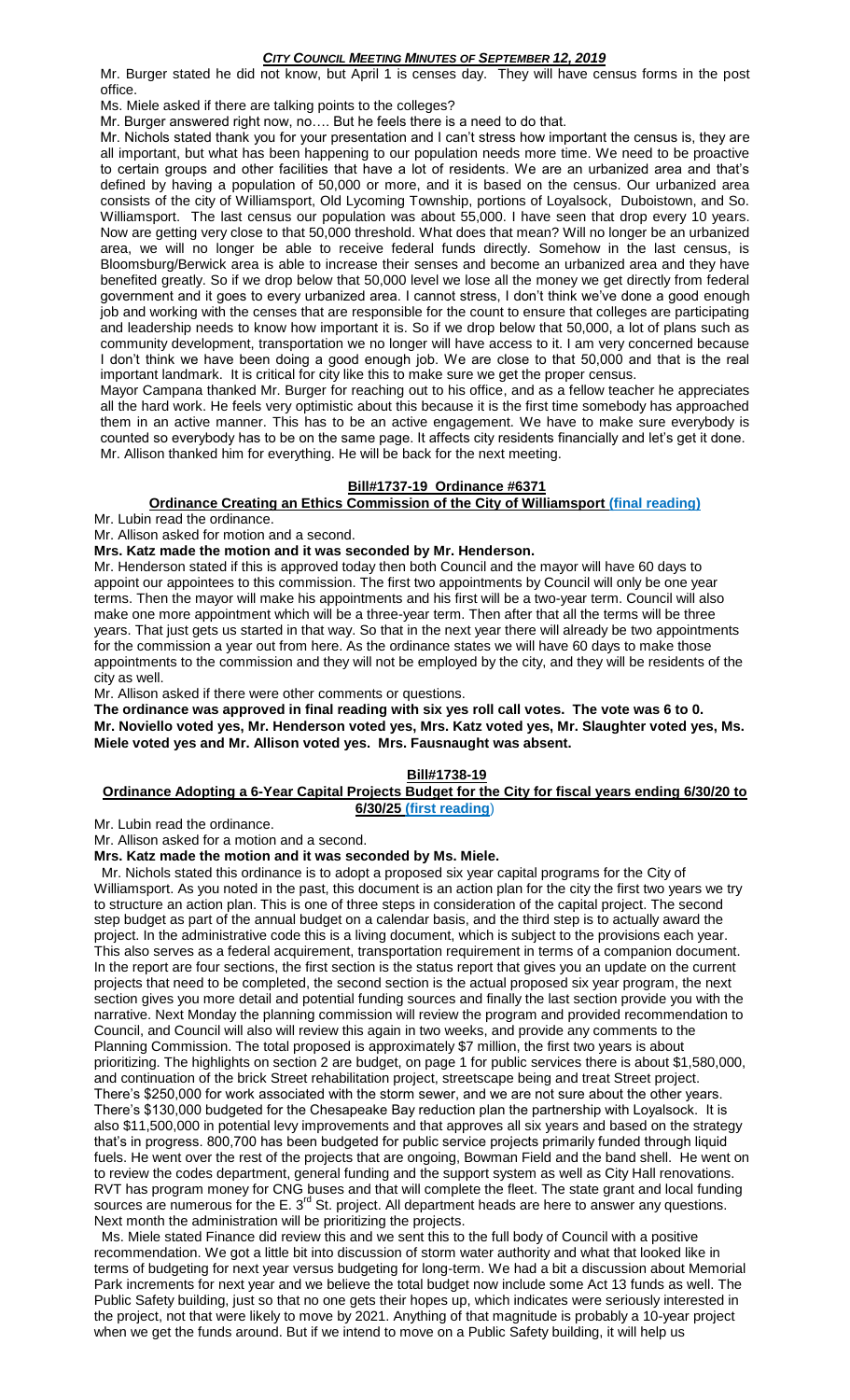regionalized with the services with the County. We do need to begin discussing that. The only other items that we addressed were the player of the E.  $3<sup>rd</sup>$  St. revitalization corridor.

 Mrs. Katz stated what we discussed is a lot of the projects in our budget depend on what we will get in grants, etc. We are hoping to get some funding for what the police need, but these are priorities that have been set with the departments as what they need. She continued to review Memorial Park and looking for funding for that. The chief gave a great description of all his needs, so we have to move forward and see what we can do with all this.

 Mr. Nichols stated in the first two years, if it's approved it is essentially saying that everybody agrees of the priorities, and we need to develop a planning strategy of what we should do.

There is additional discussion about the police radios and vehicles and funding.

 Mr. Henderson stated that this is obviously six years out and we are talking about funding, looking and planning, I would know that the plan indicates bank financing at 2.2 million. That's a lot of borrowing. I would note that since it is there, it would be better for us to plan not tomorrow then to plan tomorrow. Maybe we could write in their possible grants, well this is a wish list and I think our wish should be not borrow.

Mr. Nichols stated we have done short-term financing over a period of 4 to 5 years. It can be a planning guide I guess.

Mr. Henderson stated if we are planning, my thought is not to borrow.

 Ms. Miele stated that this Council prefers not to borrow and when we are talking about upgrading, we are still talking about upgrading for Council to go digital. If it is possible to work up those numbers, it would be great and it is important in moving forward in the next six years.

Mr. Nichols stated on the next Council meeting will be bringing forward the money for RCAP. Mr. Allison asked for a vote on the ordinance.

**The ordinance was approved in first reading with six yes roll call votes. The vote was 6 to 0. Mr. Noviello voted yes, Mr. Henderson voted yes, Mrs. Katz voted yes, Mr. Slaughter voted yes, Ms. Miele voted yes and Mr. Allison voted yes. Mrs. Fausnaught was absent.**

## **Ordinance Vacation of a Portion of Franklin St. in the 8th Ward for Lycoming College Gateway(first reading) Bill #1739-19**

Mr. Lubin read the ordinance.

Mr. Allison asked for a motion on the ordinance.

**Mrs. Katz made the motion and it was seconded by Mr. Slaughter.**

 Mr. Benner stated this is an ordinance vacating a portion of Franklin Street, and if you need a more thorough description, the attached plan will point that out. This vacation is necessary for the realignment of Franklin Street which will serve as a grand entrance to the new Lycoming College multipurpose building. The new configuration of Franklin Street will greatly improve and enhance the driving experience of people when they choose to enter the college at this location. This ordinance was reviewed by Public Works . Mrs. Katz stated it did come to Public Works and we sent it to the body of Council with a positive recommendation. This is necessary going into what is going on the E. 3<sup>rd</sup> St. project. As everybody knows the streets are being torn up in that area and this is for the realignment of the street. This is the first reading, this will come 28 days in a second reading.

 Mr. Henderson stated just a note that the second reading will occur 28 days after, and that would be if the city would vote to vacate, then there's a time for the public to be notified and if anyone should lay claim to that land, they actually have the ability to do that. That is the purpose of a 28 day waiting period. He ask if there's a reason for us to delay on this, do we need it deed of dedication?

 Mr. Benner stated I do have a deed of dedication that is being filed with the county and he sent that to Austin White to look at and it will be recorded and the information will be taken from that and entered into the ordinance.

 Mr. Lubin stated generally it is tied into the second reading. If there's an objection, we give that person time to look at it.

 Mr. Nichols stated we ask that this be put on because the RCAP grant has a lot of special conditions and one of the special conditions is to expedite the reimbursement for the college. We would asked for your consideration to okay that tonight. It's one of those administration things that is required.

Mr. Henderson ask if there's a reason why this process did not start earlier?

 Mr. Benner answered in attending the meetings with the college, I did attempt to start this earlier, I had it written and different people wanted me to hold off on it. So the timing of it wasn't completely up to him. Mr. Henderson stated he just wandered on that because the project is moving along, and this is a big very involved project, and it is fairly significant.

 Mr. Lubin stated once the street is vacated and the city's control over any of the utilities and, we cannot make a vacation continue upon continuation of the utility lines that are in the street. That has to be a separate agreement of the college. The Supreme Court ruled that we would not obtain any interest in the street once it is vacated. That is one area where it does slow a street vacation down. Mr. Allison asked if there were any other questions.

**The ordinance was approved in first reading with six yes roll call votes. The vote was 6 to 0. Mr. Noviello voted yes, Mr. Henderson voted yes, Mrs. Katz voted yes, Mr. Slaughter voted yes, Ms. Miele voted yes and Mr. Allison voted yes. Mrs. Fausnaught was absent.**

**Ordinance Vacation of a Portion of Dubois Street (remove from table) (first reading)**

Mr. Lubin read the ordinance and stated we needed a motion to remove this from the table. Mr. Allison asked for motion.

**Mr. Noviello made the motion and it was seconded by Mr. Slaughter.**

**The ordinance removed from the table with six yes roll call votes. The vote was 6 to 0.**

**Mr. Noviello voted yes, Mr. Henderson voted yes, Mrs. Katz voted yes, Mr. Slaughter voted yes, Ms. Miele voted yes and Mr. Allison voted yes. Mrs. Fausnaught was absent**

Mr. Benner had nothing further to add other than you have all seen Mr. White's opinion on the legal matters.

Mr. Allison stated this was reviewed again in Public Works.

Mrs. Katz stated this was a long process, we did have a public hearing and Mr. Carey was there, he is also taking care of the permits in the advertising that goes along with this process. To clarify for this, Mr. Carey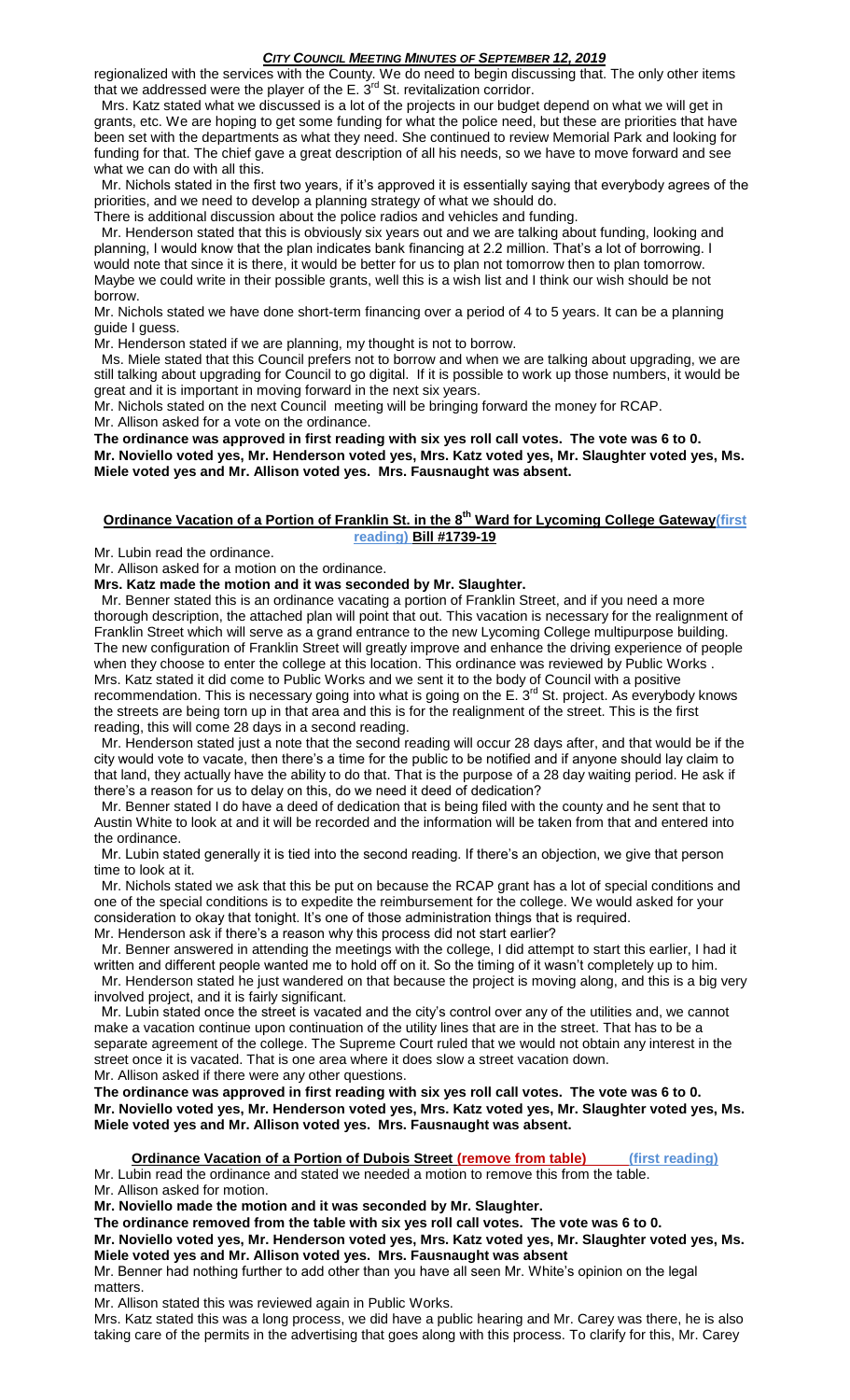owns the property on either side of the brick street. To vacate this, the reason why you are asking for this is in order for you to fulfill your project to enhance the building and because of the can figuration of that street it is very difficult for you to do anything with the building especially since you own property on both sides. One of the things that came up with public works is usually there's a plan in place before we allow these things to happen. But you have come to us several times stating that it's difficult for you to go through the process to expand your business or get anyone else to buy that property or to bring business into that property is because of the street. It is just a crazy way that street is set up and we did send this to the full body of Council with a positive recommendation. It has been reviewed by the solicitors.

 Mr. Henderson stated this was quite the process is not typical for us to want to vacate the street just because somebody asked. In this case he owns the property on either side, and we did check with our police chief in our fire chief and they both indicated that it would not be a problem in meeting the Public Safety needs of the city if we were to close this portion. The property owners, the tenants were all contacted and they seem to be okay.

Ms. Miele stated she could understand that that triangle is unusable.

There was a discussion about the importance of brick streets.

Mr. Jeff Carey, 616 Hepburn St.

Mr. Allison asked for a vote.

**The ordinance was approved in first reading with six yes roll call votes. The vote was 6 to 0. Mr. Noviello voted yes, Mr. Henderson voted yes, Mrs. Katz voted yes, Mr. Slaughter voted yes, Ms. Miele voted yes and Mr. Allison voted yes. Mrs. Fausnaught was absent**

# **Ordinance Amending the City Map to remove Dubois Street from Protected Brick St. (remove from**

**table) (first reading)**

Mr. Lubin read the ordinance.

Mr. Allison asked for motion and a second.

**Mrs. Katz made the motion and it was seconded by Mr. Slaughter.**

 Mr. Benner stated that there were some items added to the historical record, he named the streets in addition to this that will be taken all and they are still present. There are streets on that list that have been vacated. The other Issue Is Center Street between Sixth Street, it is described right now as 5<sup>th</sup> St. and that should be changed.

Mr. Allison stated this is different than the original ordinance, so we need to amend.

Mr. Henderson called point of order because we did not take it off the table, so we need to take this off the table.

Mr. Lubin stated you can just vote to remove it from the table and then do an amending vote.

Mr. Allison asked if there was a motion to remove this from the table.

**Mrs. Katz made the motion and it was seconded by Mr. Noviello.**

Mr. Allison asked for a vote.

**The ordinance was removed from the table in first reading with six yes roll call votes. The vote was 6 to 0.**

**Mr. Noviello voted yes, Mr. Henderson voted yes, Mrs. Katz voted yes, Mr. Slaughter voted yes, Ms. Miele voted yes and Mr. Allison voted yes. Mrs. Fausnaught was absent**

Mr. Allison asked for a motion to approve the amendment.

**Mrs. Katz made the motion and it was seconded by Mr. Slaughter.**

Mr. Allison asked about on the amendment to the ordinance.

**The ordinance was amended and approved in first reading with six yes roll call votes. The vote was 6 to 0.**

**Mr. Noviello voted yes, Mr. Henderson voted yes, Mrs. Katz voted yes, Mr. Slaughter voted yes, Ms. Miele voted yes and Mr. Allison voted yes. Mrs. Fausnaught was absent**

Mr. Allison asked for a vote on the ordinance.

**The ordinance was approved in first reading with six yes roll call votes. The vote was 6 to 0.**

**Mr. Noviello voted yes, Mr. Henderson voted yes, Mrs. Katz voted yes, Mr. Slaughter voted yes, Ms. Miele voted yes and Mr. Allison voted yes. Mrs. Fausnaught was absent**

#### **Resolution #8924**

**Resolution to Authorize the Establishment of Fundraising for a New WBP Canine Unit** Mr. Lubin read the resolution.

Mr. Allison asked for a motion and second to approve the resolution.

**Mr. Henderson made the motion and it was seconded by Mrs. Katz.**

 Chief Hagan stated it was a pleasure to be here and talk about our efforts over the past several months to revive and reestablish our canine program here in Williamsport. As you know is to have a flourishing canine program and there were at least four dogs here in the last 20 years. We have had as many as three one time. He introduced Timothy…., trainer, Dave Bailey trainer and Mr. Peter…. All of these gentlemen have assisted and are continuing to assist us in our program. It started earlier in the year in late January, Councilwoman Katz approached the Chief and wanted to know if we could start the program again. It was exciting to even think of such a thing so we started having meetings. We started figuring out how to do it and we had visited training facilities. We were most impressed with Shallow Creek and the details are in your packet. We have a long history that goes all the way back to the 1920s were officers brought their own dogs or had other dogs and I got more serious in the 70s. Mr. Bailey was the canine officer for 24 years. He explained how they all trained together many years ago. He spoke a little about each one of them. In the first year the first team will cost us approximately \$34,000. We have already started seeing ways that we could save money. The first team will be an dual-purpose narcotics dog, as well as the second team. We would like to assign these dogs on our evening and morning shifts from 4 to 12 PM and from 12 PM to 8 AM in the morning. In the third team if we get there and we believe we will, and explosives dog. He explained the details of an explosive dog, and how useful it is. Some of the initial people that reached out to him, the indications that we are getting is were going to have a big support very quickly. Certainly the first two teams will be able to reach the required amounts very quickly.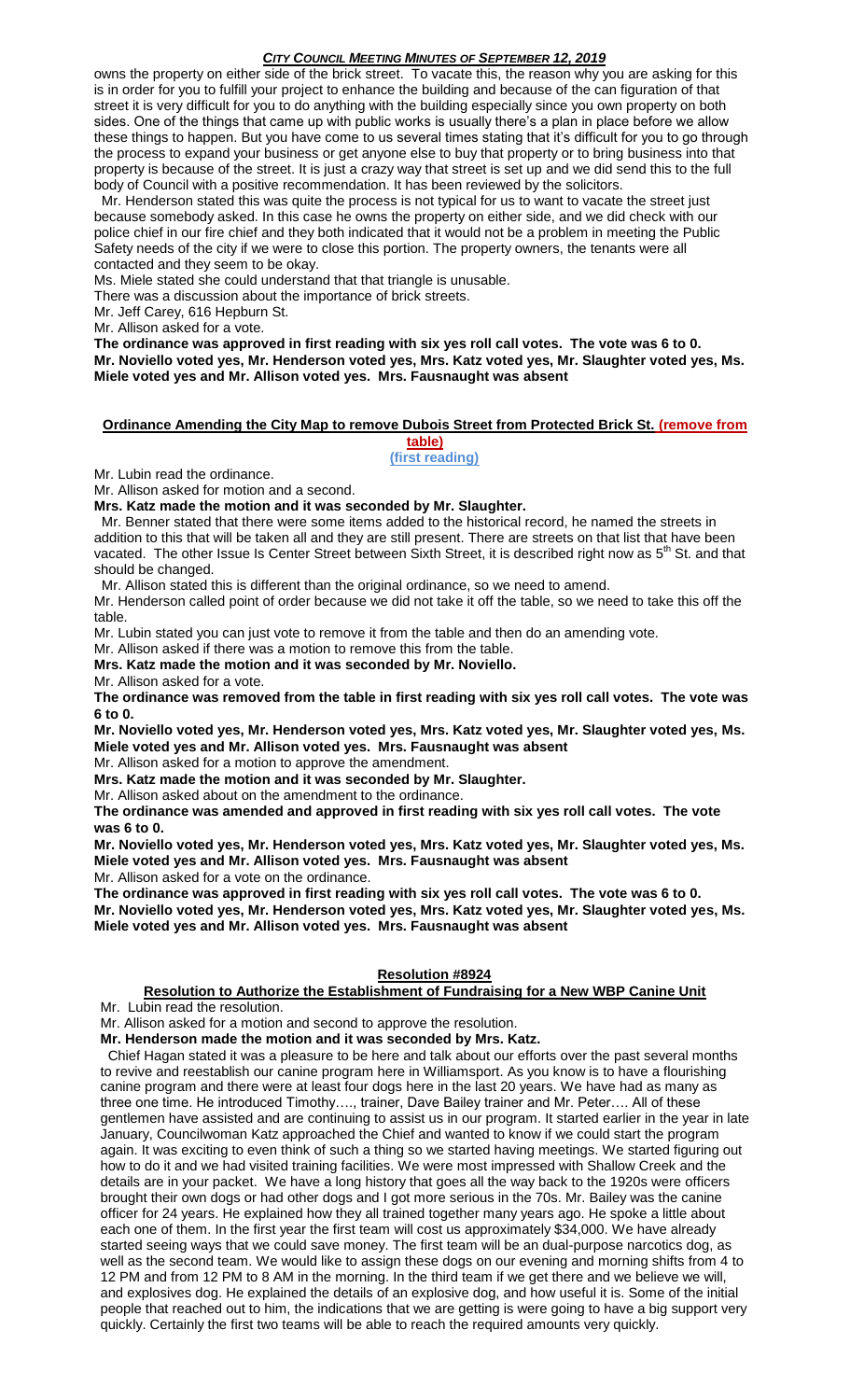Mr. Henderson stated we talked about this at Public Safety and it is in the interest of the public safety of the city of Williamsport to have these dogs. We like the fact that the costs initially and hopefully ongoing only will be provided by donations and also the fact that there will be a separate bank account ensuring those funds are kept in reserve for that specific purpose it is a lot of money and a lot of effort but we believe that it is worth the money and worth the effort. We have a wonderful man who has stepped up to the plate to lead the way. Public Safety did send this to the full body of Council with a positive recommendation.

 Mr. Noviello stated the information we received from the chief indicated that we have a little bit of remaining equipment from before.

 Ms. Miele stated this was reviewed by Finance and we did forward it to the full body of Council with a positive recommendation. This will be a positive initiative for the city as well as adding to the abilities of our force. We did request a couple of things though, we asked the chief to give us an idea of exactly what the costs was for each individual canine unit and we ask that we set some basic financial limits. We will not initiate this program until we have the funding for each year. We don't want to end up in a situation where we have the dog and only part of the costs. The only other observations are two. We had the discussion at the meeting whether or not South Williamsport has some funding left over. Chief Hagan stated the funds from South Williamsport are depleted, but they did make a cage available to us which will save a couple hundred dollars. The funding is either gone or near the gone and we will not be able to access it.

Ms. Miele stated in terms of a time commitment from our officers specifically, what are we looking at? Chief Hagan answered one full day every two weeks and that is the standard. There are also other trainings that, where we take full advantage to enhance the skill level.

 Ms. Miele stated that her follow-up question based on the question about how much time will be taking out of any officer schedule, I am wondering if we would want to set some sort of staggered timelines based on what our needs are, timeline within the department. We need to see whether our staffing capabilities are up to par. Her concern was adding the huge amount of manpower for three dogs. So she wanted to have a discussion real quick about how to stagger out or overwhelm our manpower with canine acquisition.

 Chief Hagan stated it is one of two things, if we don't have enough manpower on the days that these canine officers trained, we have to be willing to pay the overtime or hirer more people. Coincidentally, I am going to asked to hire more people. You may not approve of that, but there are two different philosophies. A department that was once 55 officers dwindled down to 51, so we had 51 doing the work of many more. I don't know how much that will affect shifts, it depends on when they bid their days off. The actual canine training day could be moved to a day when we are heavy on manpower and does not affect our minimum. But if on a particular shift in some particular year, we might have to be willing to pay the overtime or we would have to talk more seriously about having just maybe three more officers so there would be one more per shift. Those are conversations we are obviously going to have in the near future during budget time.

 Mr. Allison stated he agrees with Ms. Miele, we have some idea of what the budget is going to look like, and is not a pretty picture for this year and the year be on, and we wish that we could give every single thing, but the city taxpayers are stressed with real estate bills. We are the highest in this area. But as with any new program we need to think about it. He asked how many of the costs are recurring costs? Chief Hagan answered there is a separate figure of approximately 6228 per year and after the dogs are purchased, you are looking at a little over \$6000 per year to maintain each unit. He stated he doesn't anticipate much over time, these are patrol officers and when they work they count towards manpower. There is additional discussion on police manpower and overtime.

 Mrs. Katz stated this program is near and dear to her heart, and she complemented the chief for all that he has done and what he has done for this program. We are all excited to start getting this going. The goal was to have a dog by the end of the year. One of the things that we have to realize is a dog is an ambassador of the city, it is a tool to protect our officers, and it is going to help decrease crime, because when people see dogs they don't go do things that they normally would do. So in the long run were going to save money. She has heard from the school districts how much the dogs have been missed. She thanked the chief and everyone for all the work they've done to this.

Chief Hagan stated if we get this going right and take care of these teams and train them right, he felt there going to last for good. The argument for so long was we could have an officer shot or attacked, and the presence of these dogs could very well be the difference of people shooting at you or not. He spoke about criminals in the area, and why they wouldn't come into the city anymore was because of the dogs. It is difficult to measure but it does have a suppressing impact. They keep people from getting killed. Mr. Henderson also spoke about the need that we heard and the incredible value of such a tool for our force. But yes there is going to be a costs, and the manpower hours, it is something we have to take into consideration and I think all involved need to be aware of that. I think this marks a defining moment of the direction we want to go to some extent. He felt it was a good move in a good direction. He felt that we set a priority by moving ahead here and it will be an ongoing process, and we might not have three dogs this year. So we will grow our way into it.

 Ms. Miele stated she wanted to understand the budgetary impacts of this program, and we know a lot of it, but what she is curious to do is request as part of this resolution, a report to Council of the funds for each dog by the chief. That is not an item that would come before us as a rule.

Mr. Lubin stated it would be under the \$20,000 contract rule, but we are looking at a budget for next year, and you could add a clause to it that the chief will report to Council quarterly with the fundraising.

**Ms. Miele made a motion to amend this resolution to say that city Council will receive updates on the funding quarterly .**

# **Mr. Henderson seconded.**

Chief Hagan stated he intended on giving quarterly reports. There was additional discussion on fundraising.

Mr. Allison asked for a vote on the amendment.

**The amendment to the resolution was carried with six yes roll call votes. The vote was 6 to 0. Mr. Noviello voted yes, Mr. Henderson voted yes, Mrs. Katz voted yes, Mr. Slaughter voted yes, Ms. Miele voted yes and Mr. Allison voted yes. Mrs. Fausnaught was absent.** Mr. Allison asked for a vote on the resolution.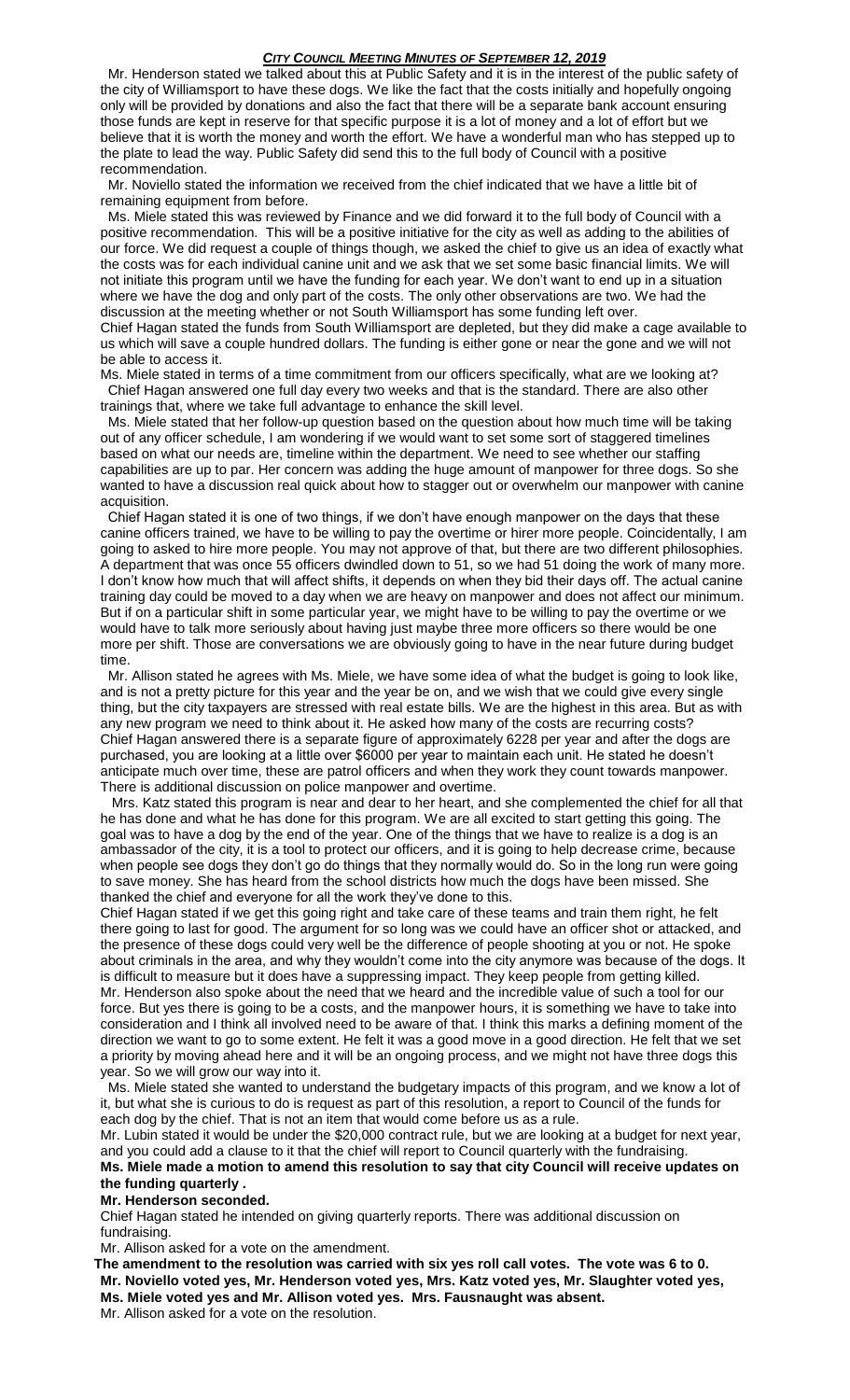Ms. Miele wanted to check with other members of Council if they find appraised of us having to have the Chief come before us to give reports.

 Mr. Henderson stated what he would be looking for is how it would affect man hours, and he was thinking we can still control that in our budget discussions.

 Ms. Miele was concerned about having this discussion before we have the animals and that was her concern. She continued on and stated her concerns about impacting the 2020 budget.

 Mrs. Katz stated that we have not even seen the chief's budget yet. And she felt that it was a bit premature worrying about the overtime.

 Chief Hagan stated that he knows that his officers will not want to work a lot of overtime and he doesn't want officers extremely tired.

 Mr. Allison spoke about just taking on the big picture and asked the chief if he has some sense of some of the fun money he's going to get. Does he have a timeline?

Chief Hagan stated we need the right person for the job and have the right facilities for this. We are assuming that's going to happen soon, and he felt the fundraising will come pretty quickly. We are probably looking at an eight year commitment for each team.

 Mr. Allison stated that the chief has been excellent with his ability to communicate to Council, and you reach out to us and you are always there for our help when we reach out to you. We appreciate that and we like to air things out in public.

 Mayor Campana stated he would like to say a few words about the budget, because he knows there are some concerns. We are in the early stages of that Mr. Nichols can confirm that preliminary budget is coming before my desk. The first thing I do is pull out the red pen. I just want to let you know that we are not committed to a certain amount…. Wherever I feel comfortable with the final number that's what I will submit.

Mr. Allison stated right now we are going on the three year budget, and it's pretty accurate.

 Mayor Campana stated hopefully before the end of the year we can talk about properties, and we can get to that point where we are looking at selling. He would like to sit with city Council and discuss things like that.

Mr. Henderson stated these are all real concerns with the budget and at some point this is in the hands of the administration and we trust the administration to manage well within the limits of the budget constraints that we give them. I would agree with your statement, if our police chief feels that he won't be able to stay within his boundaries, he just won't purchase another dog. We have limits to what our power is in the administration has to do with they do. We do everything we can to make sure that the financial decisions we are making are not committing ourselves to have to raise taxes even more.

Mr. Allison asked for a vote on the resolution.

**The resolution was carried with six yes roll call votes. The vote was 6 to 0.**

**Mr. Noviello voted yes, Mr. Henderson voted yes, Mrs. Katz voted yes, Mr. Slaughter voted yes, Ms. Miele voted yes and Mr. Allison voted yes. Mrs. Fausnaught was absent**

Accept for Filing:

Public Safety Minutes 06/18/19 Controllers Report July 2019

Mr. Allison asked for a motion to approve the minutes for filing.

**Mr. Henderson made the motion and it was seconded by Mrs. Katz.**

**The minutes were accepted for filing with six yes roll call votes. The vote was 6 to 0. Mr. Noviello voted yes, Mr. Henderson voted yes, Mrs. Katz voted yes, Mr. Slaughter voted yes, Ms. Miele voted yes and Mr. Allison voted yes. Mrs. Fausnaught was absent**

Announcements

 The next regularly scheduled City Council meeting will be held on Thursday, September 26, 2019 at 7:30 PM, in City Hall Council Chambers. (**Enter through the police department at rear of building for meetings after 5:00 PM.)**

| <b>Upcoming Meetings:</b> |             |                                  |
|---------------------------|-------------|----------------------------------|
| Monday, Sept 16           |             | 12:00 PM Planning Commission     |
| Tuesday, Sept 17          |             | 10:00 AM Blighted Property       |
|                           | 3:30 PM ERC |                                  |
|                           |             | 6:30 PM HARB                     |
| Wednesday, Sept. 18       |             | 4:00 PM Quarterly Pension Review |
| Thursday, Sept 19         |             | 10:30 AM Zoning Hearing Board    |
|                           |             | 4:00 PM Board of Health          |
| Tuesday, Sept 24          |             | 11:00 AM Historical Preservation |
|                           |             | 1:00 PM Finance Committee        |
|                           |             | 2:30 PM Public Works             |
|                           |             | 3:30 PM Public Safety            |
|                           |             | 7:00 PM Citizen Corps            |
| Wednesday, Sept 25        |             | 11:30 AM Redevelopment Authority |
| Thursday, Sept 26         |             | 7:30 PM City Council Meeting     |

*Room]*

*[Meetings Held in Council Chambers Unless Otherwise Noted – [scr] = William Sechler Community* 

Mr. Allison asked if there were comments from members of Council. There were none.

Mr. Allison asked if there were comments from members of the Administration. There were none.

Mr. Allison asked if there were comments from the general public.